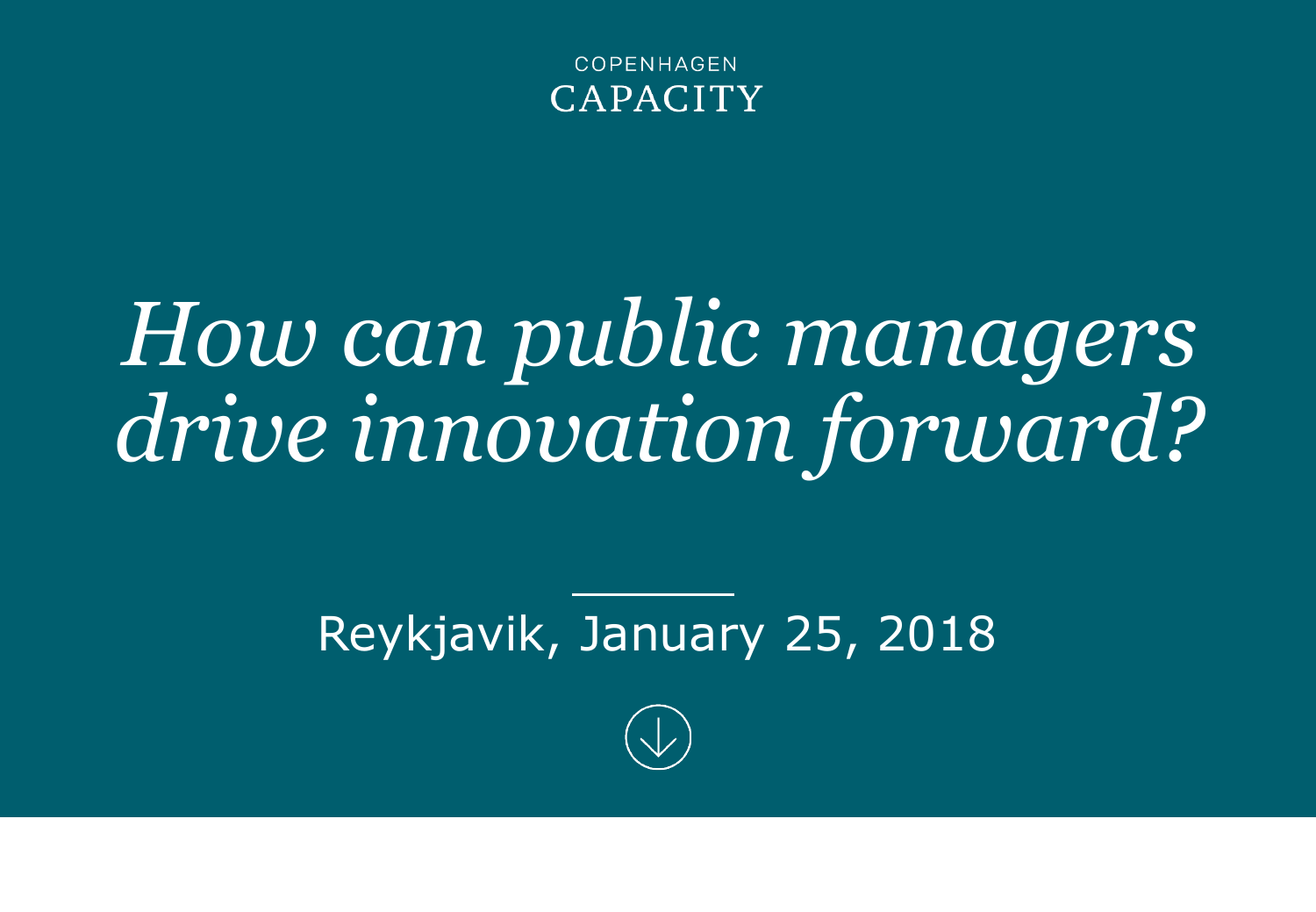

**Nikolaj Lubanski** Ph.d., mag.art. Director - Talent Department **Email:** [nl@copcap.com](mailto:nl@copcap.com) **Direct:** 0045 33 34 55 27 **Mobile:** 0045 22 16 15 11

### Director - Talent Department Copenhagen Capacity

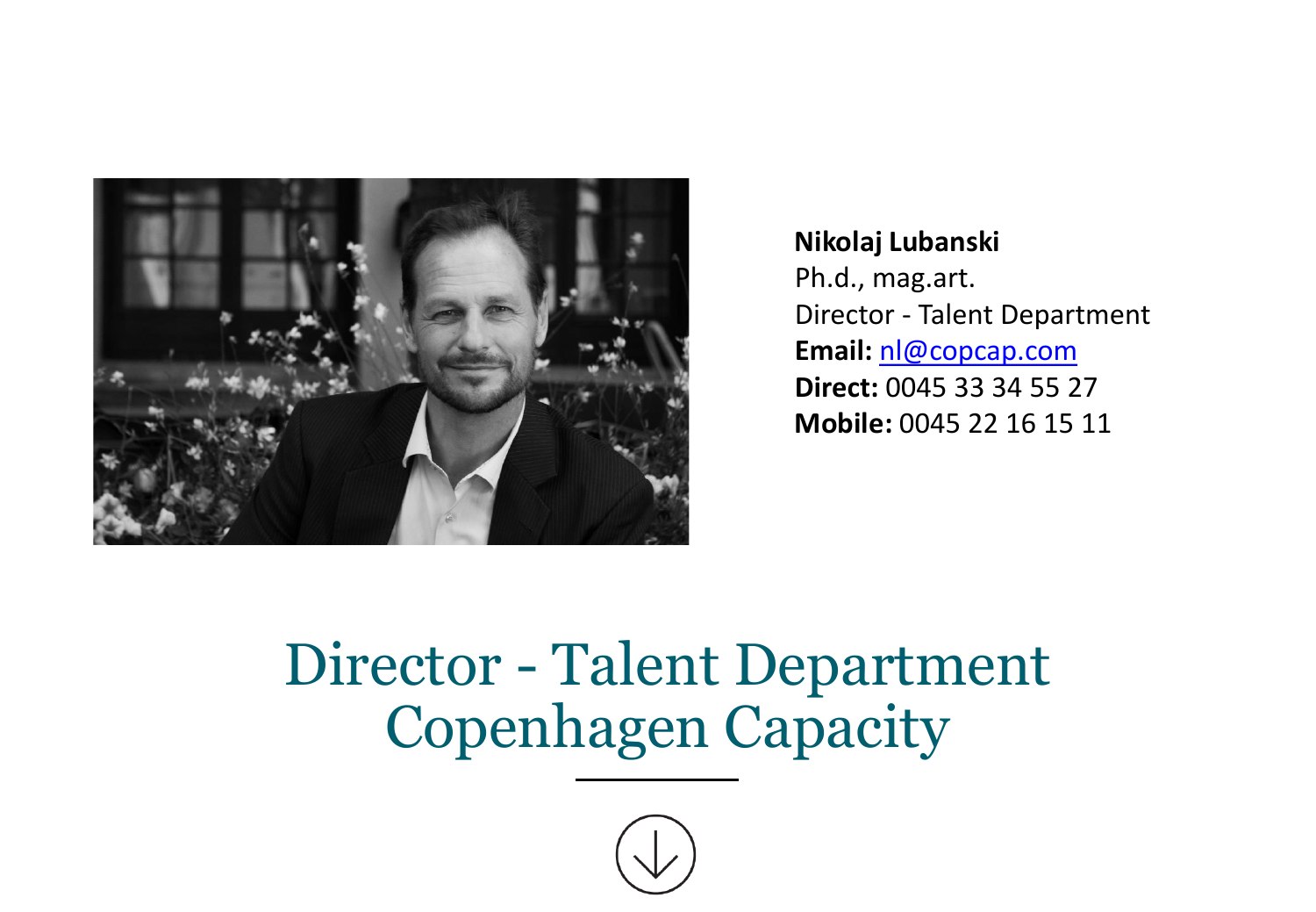

First published in 2013 (DK version). Swedish edition November 2015 (Studentlitteratur).

The concept of welfare innovation with the background and theory behind as well as a variety of illustrative examples.

What are the future perspectives for Denmark/Sweden as innovative welfare societies?



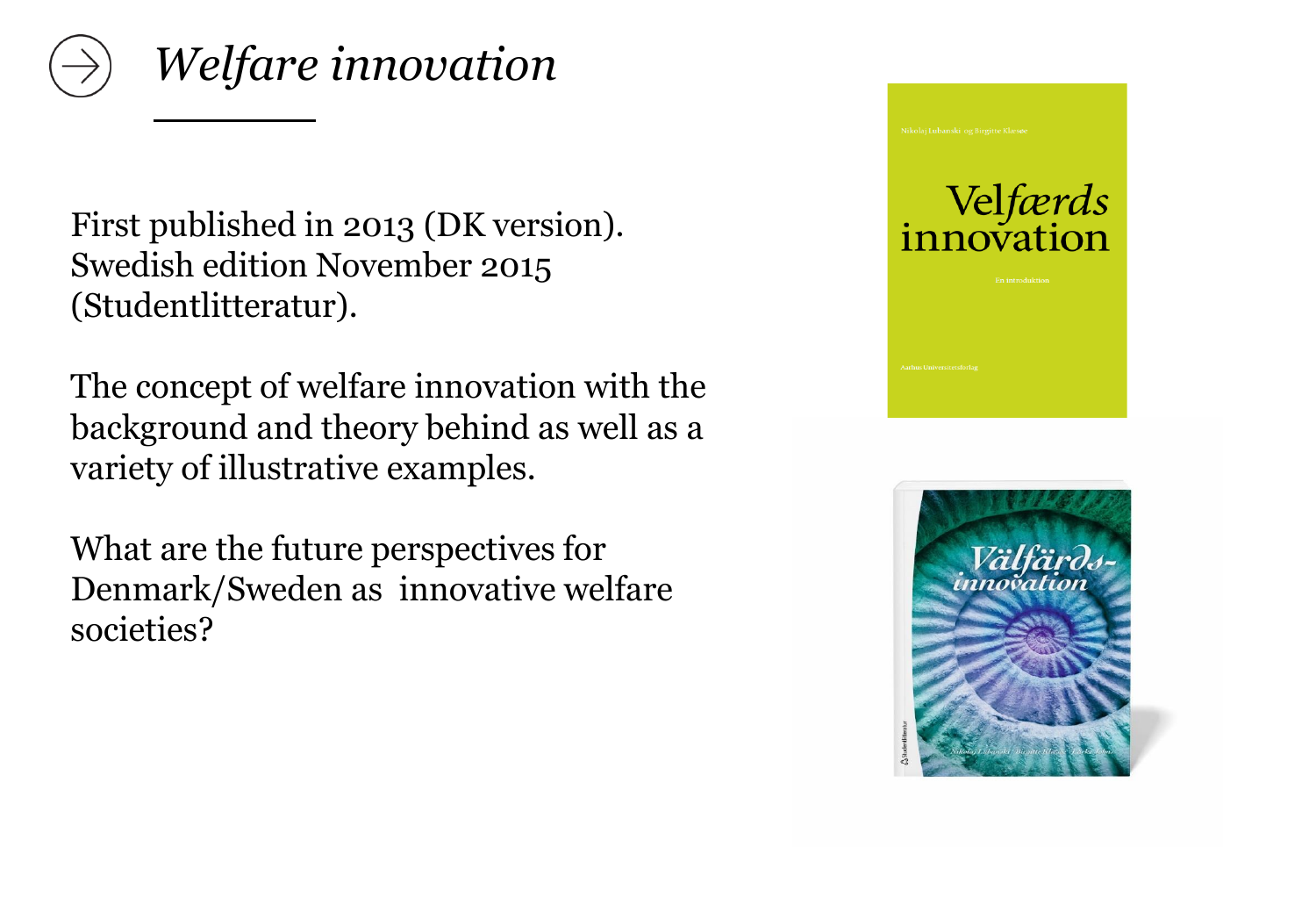Why public sector innovation?

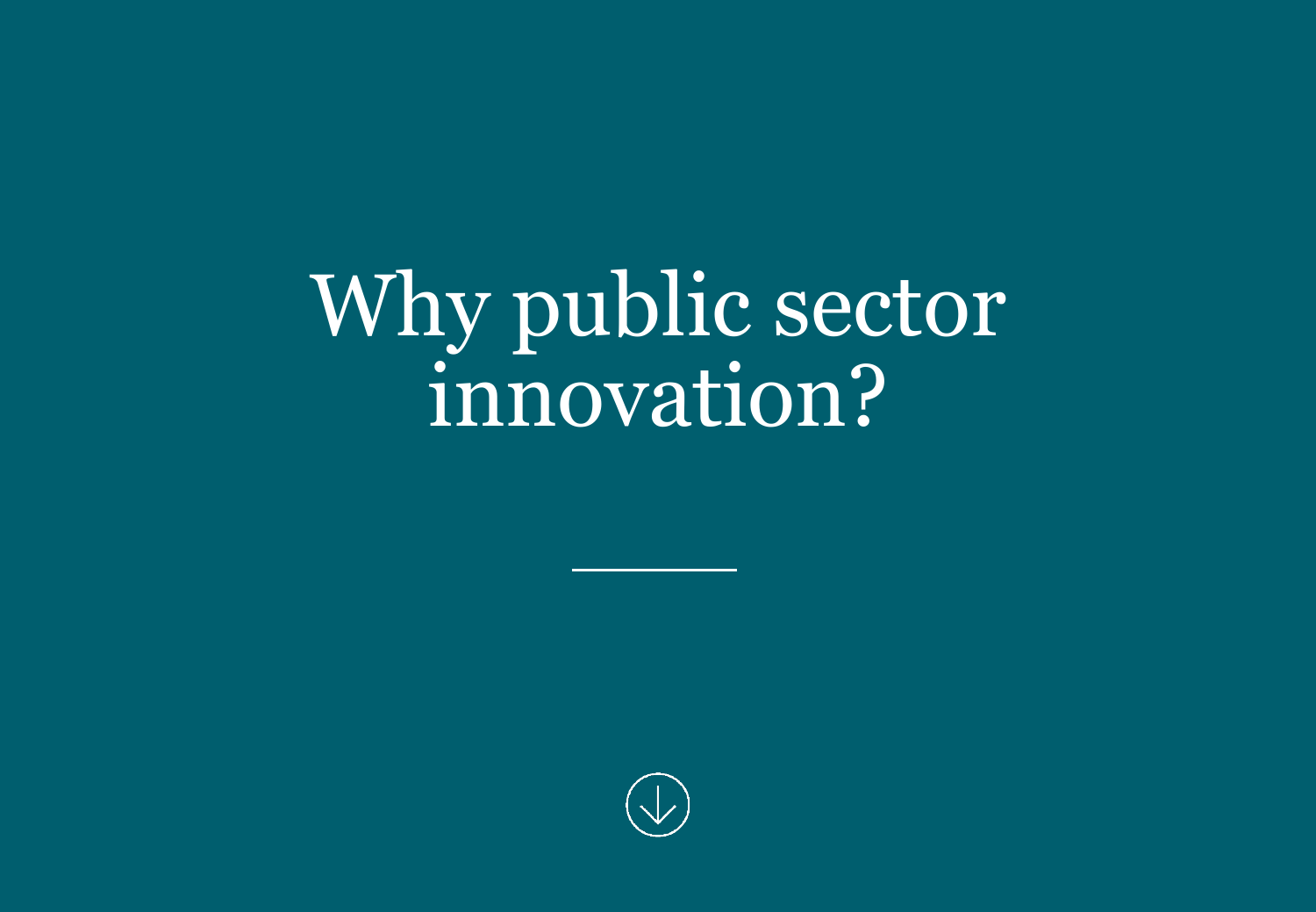## Trend 1:

Lack of finances

#### >Increase efficiency and productivity

#### Deliver more service for less

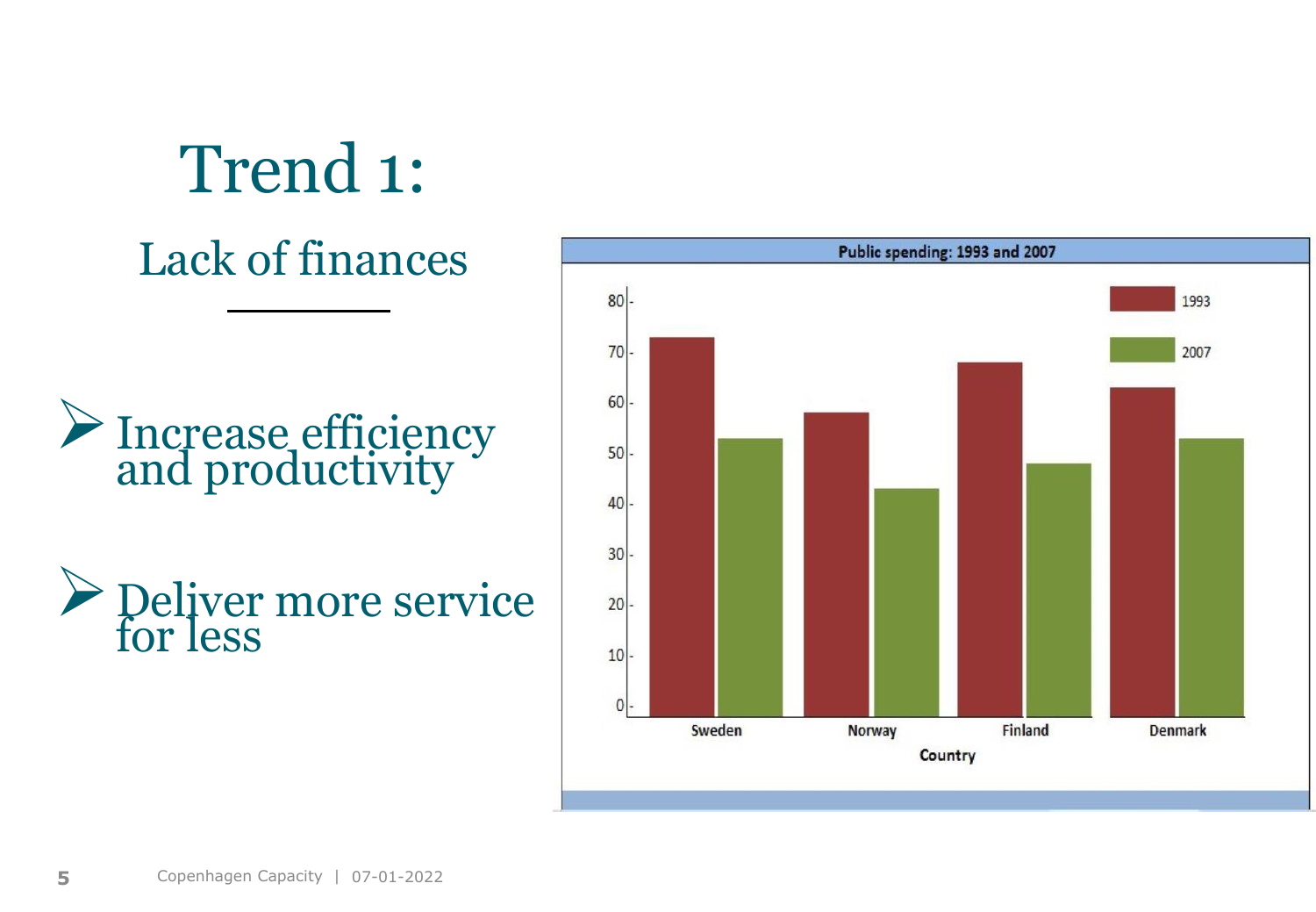## Trend 2: New Growth

#### Public sector is a major purchaser

 Public sector innovation can develop new products and services for the global market

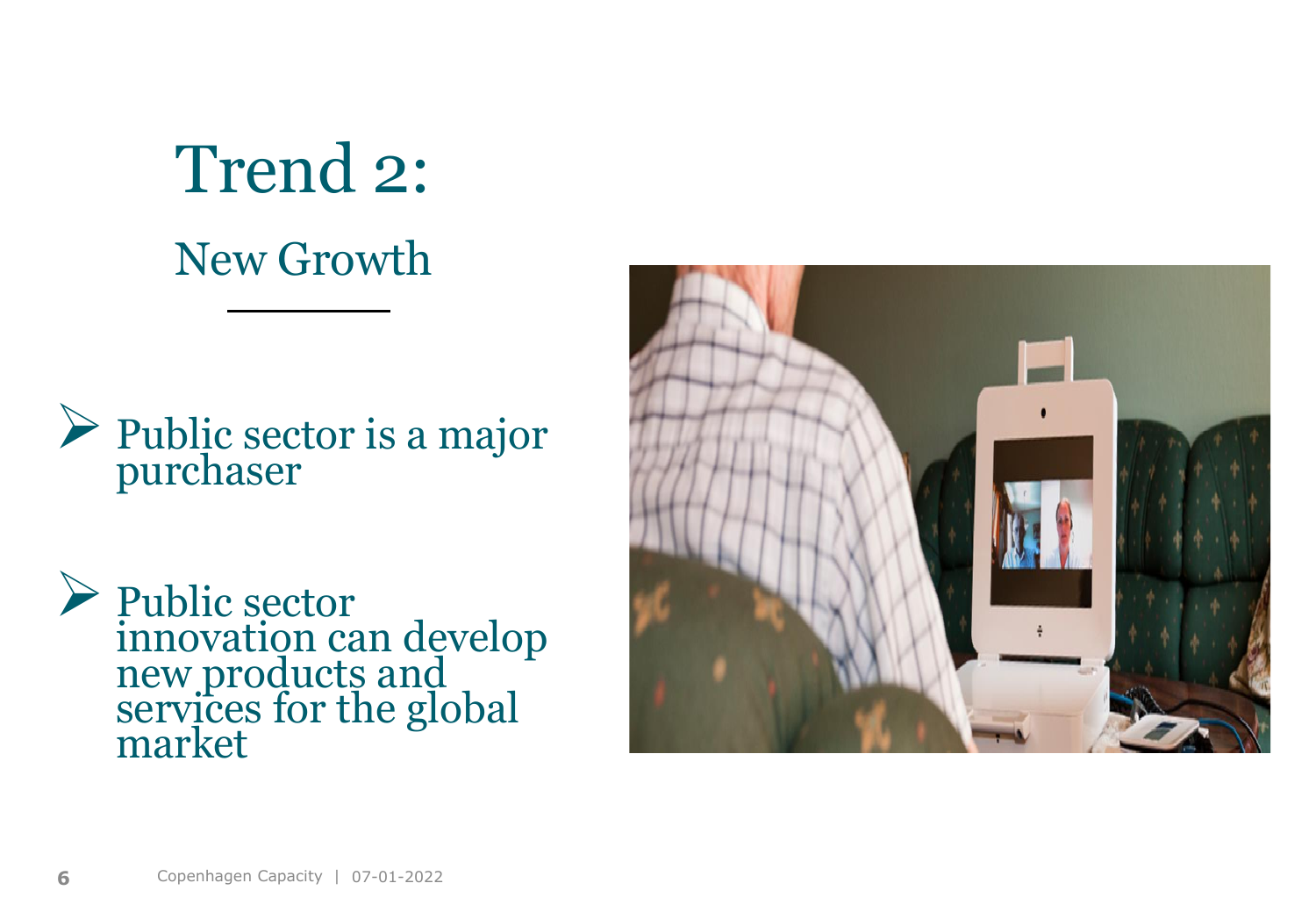## Trend 3: Involve the users

Increase citizen responsibility

Companies, NGOs and citizen groups can deliver part of the public task

![](_page_6_Picture_3.jpeg)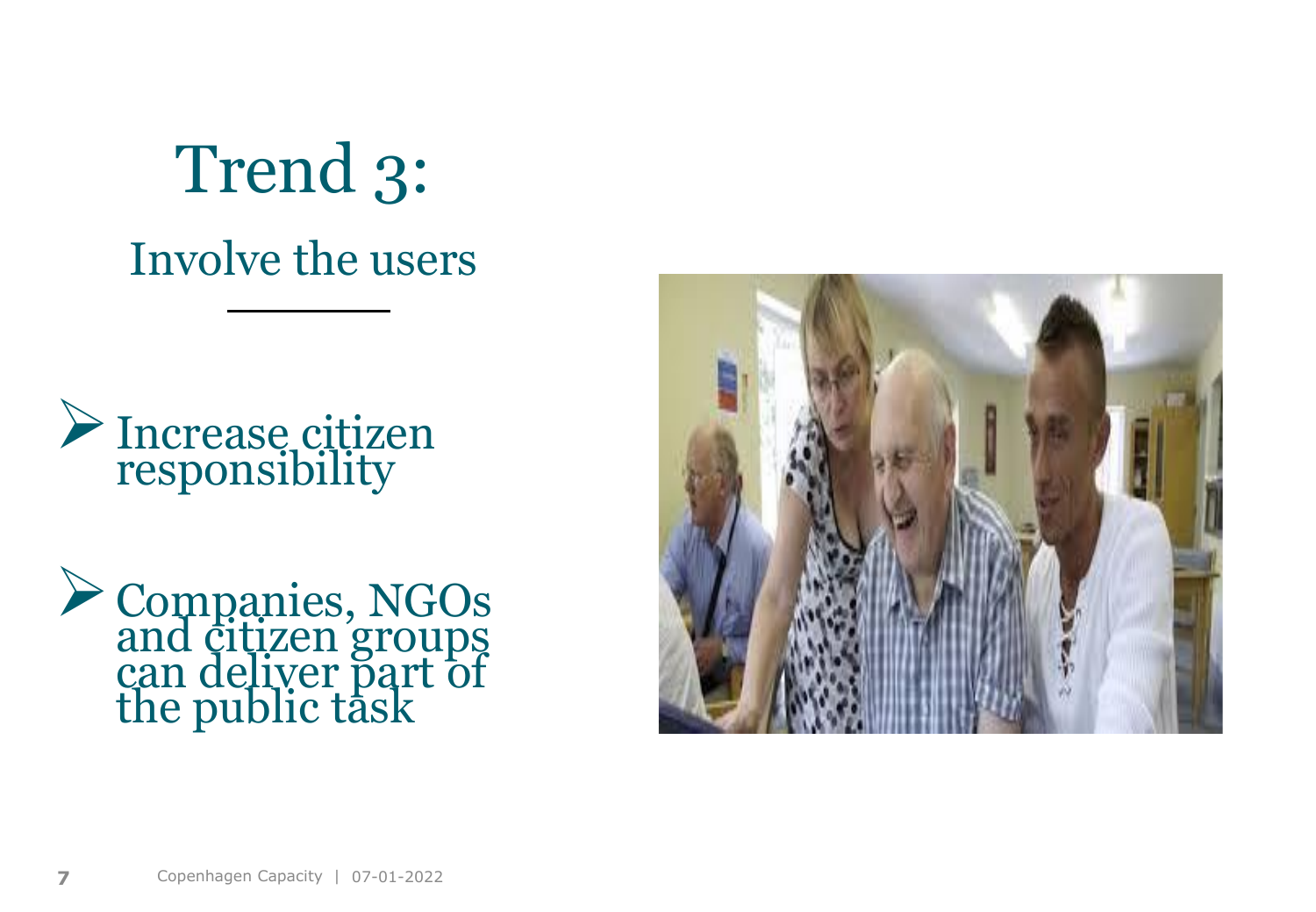## *How can public managers drive innovation forward?*

![](_page_7_Picture_1.jpeg)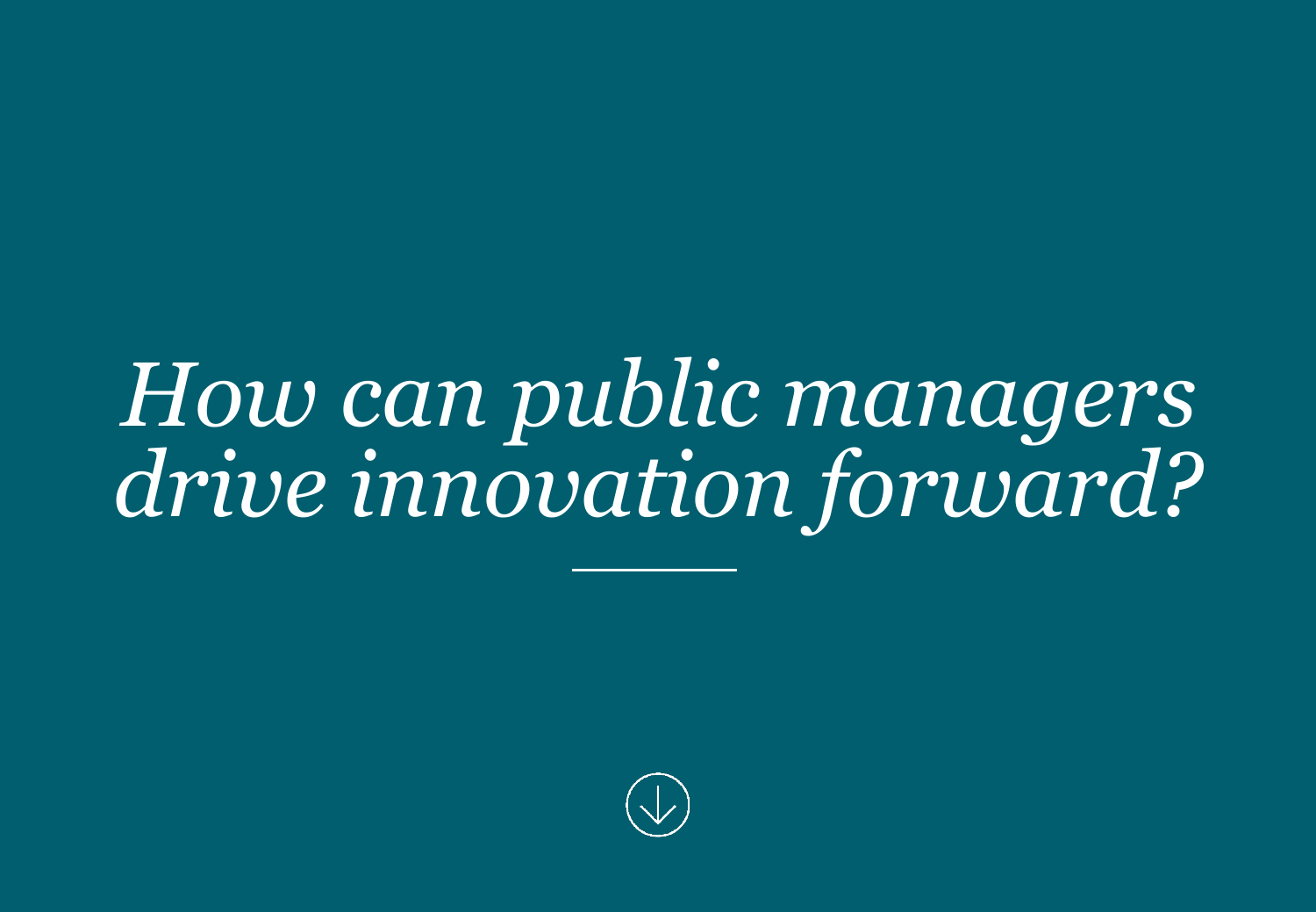Systematic approach to public sector innovation

- $\triangleright$  Use systematic methods
- Build innovation capacity at all levels

Find lots of great inspiration here (in English):

[http://ddc.dk/publikationer/](http://ddc.dk/publikationer/din-model/) din-model/

![](_page_8_Picture_5.jpeg)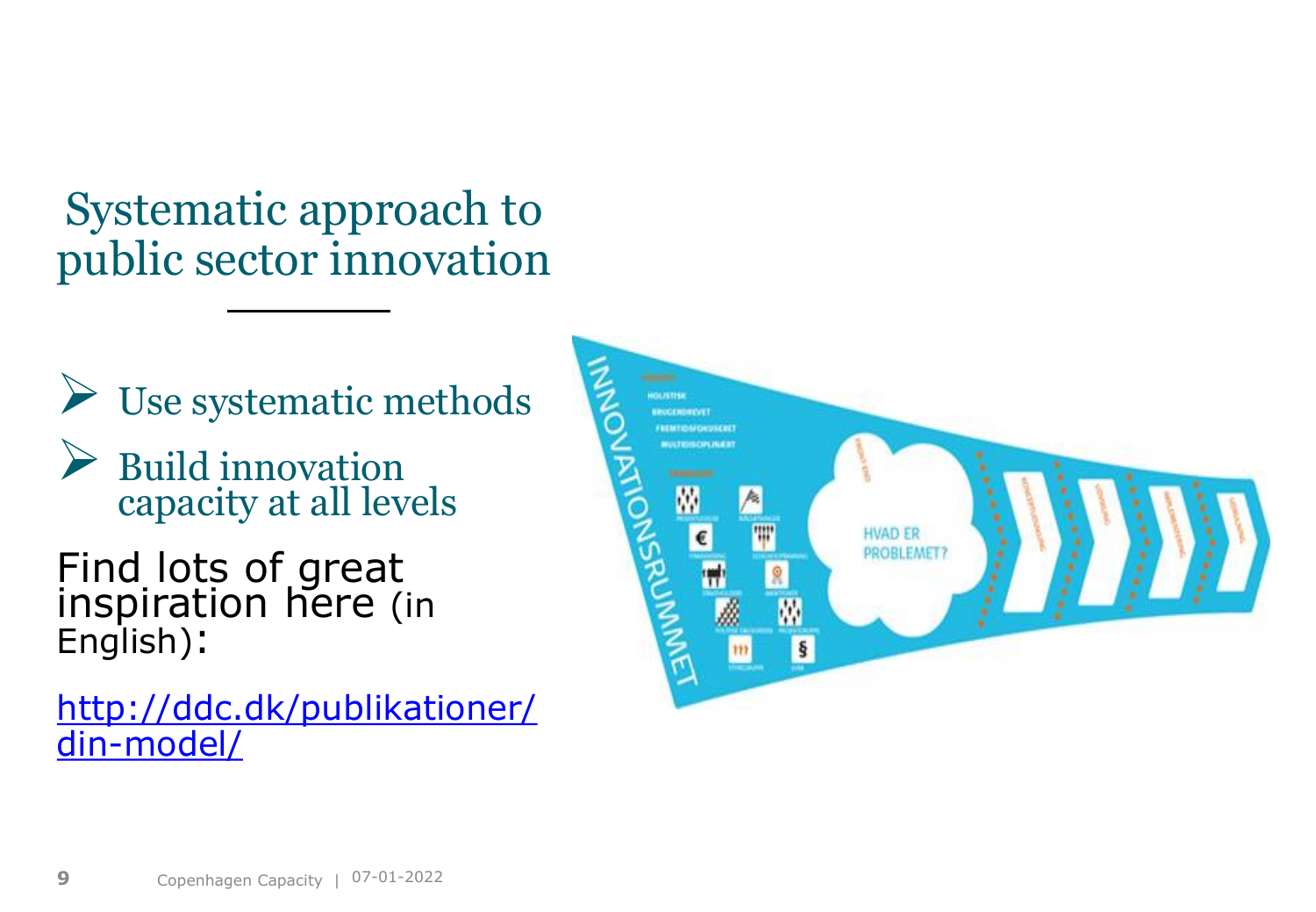Involve the users and citizens

![](_page_9_Picture_1.jpeg)

► Co-creation is the new Buzz word

![](_page_9_Picture_3.jpeg)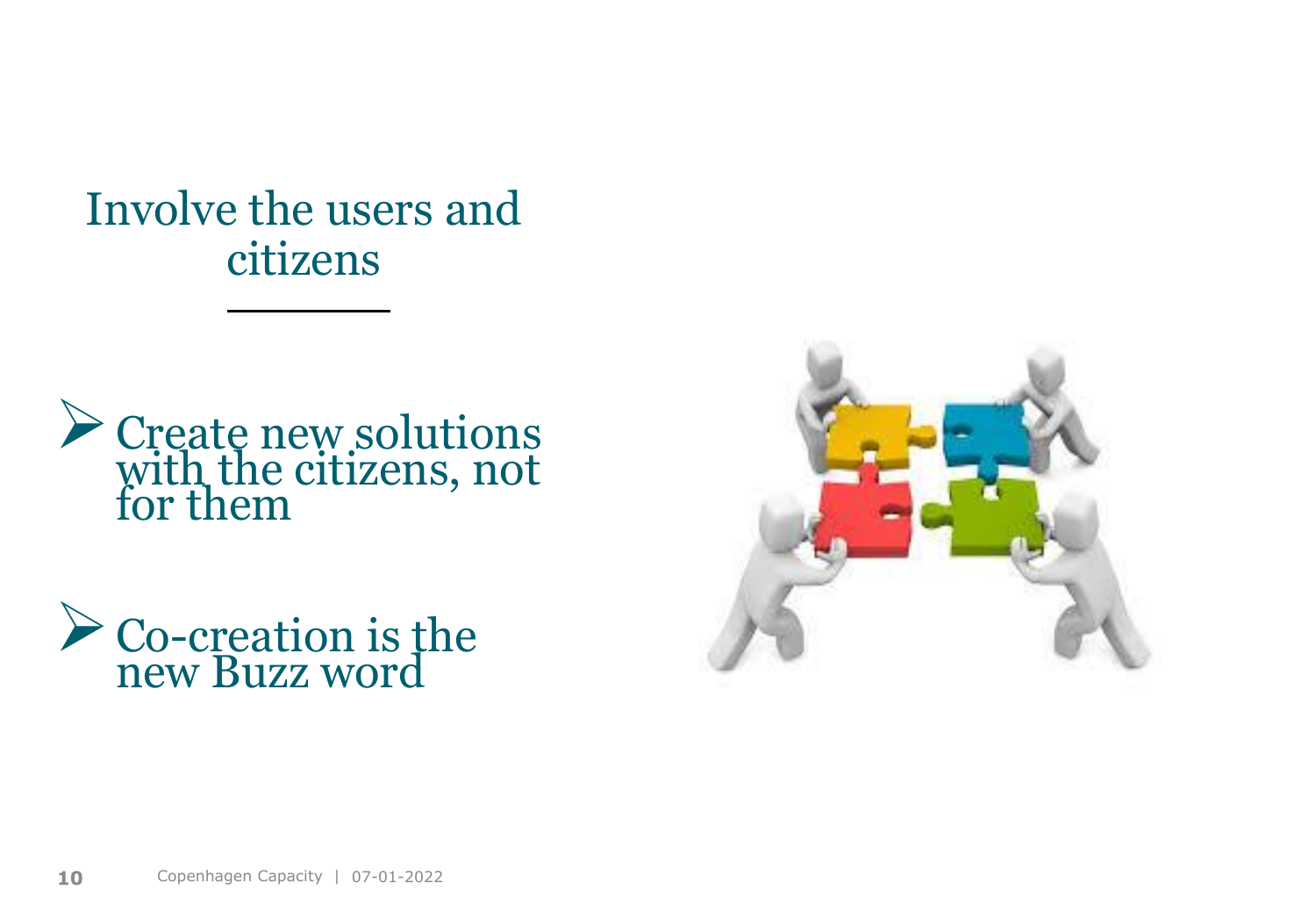#### Take the lead

![](_page_10_Picture_1.jpeg)

 Public managers create the space for innovation in and around their organizations

**INNOVATION** distinguishes between a and a Steve LOWER.

**POSITIVEMOTIVATION.NET**